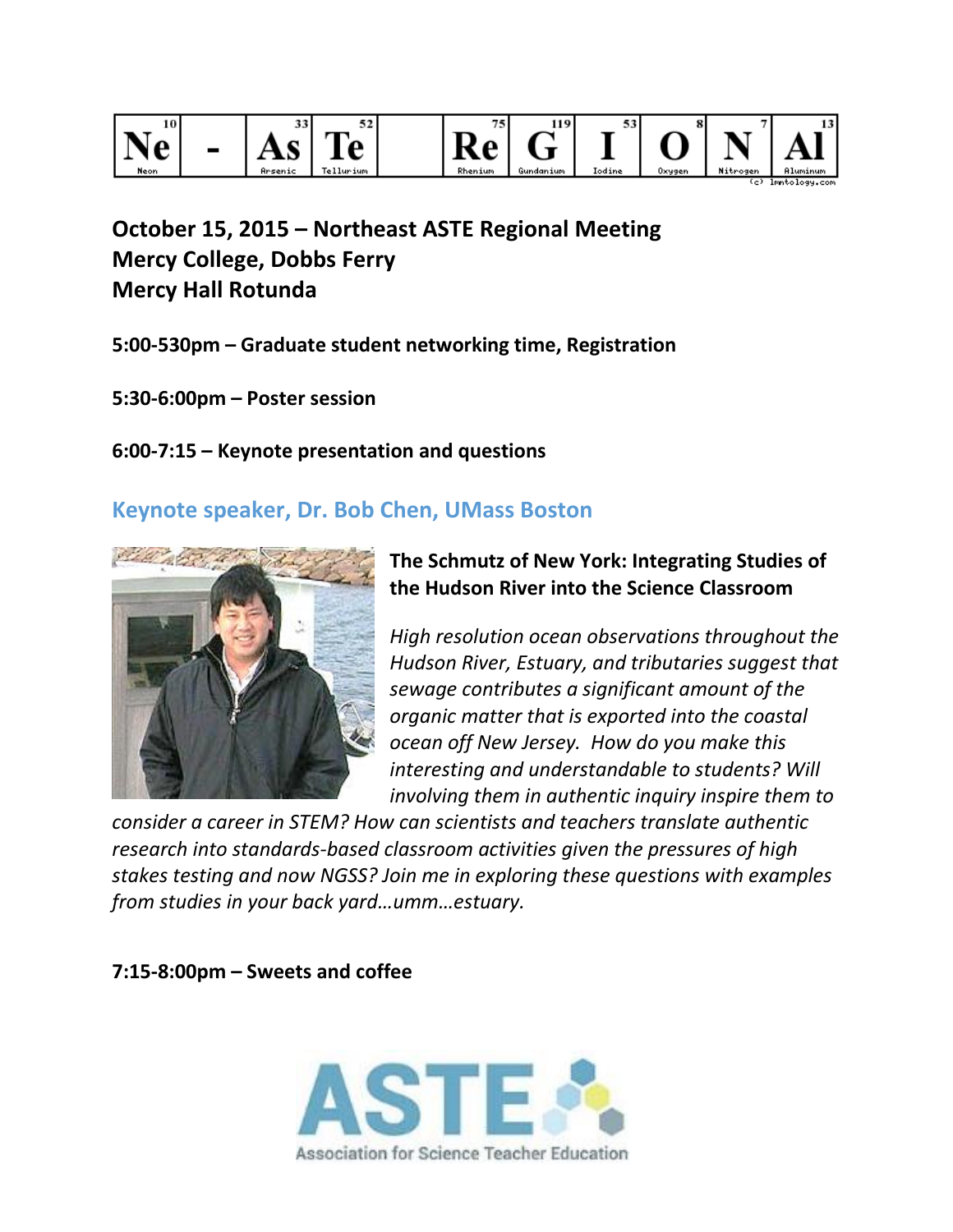#### **POSTER PRESENTATIONS**

Kelly Feeney Flanagan Teachers College, Columbia University [kkf2106@tc.columbia.edu](mailto:jo32@columbia.edu) Response Patterns from the Advanced Placement Environmental Science Exam and their Implications for Practice and Policy

Judith Gouraige Stony Brook University [jmGOURAIGE6@gmail.com](mailto:jmGOURAIGE6@gmail.com) Examining Teacher Effectiveness in HS Science

Peter Hillman Amanda Gunning Meghan Marrero Mercy College [phillman@mercy.edu](mailto:phillman@mercy.edu) Intensive Professional Development for NGSS Implementation and Science Teacher Leadership: An Overview of an Effective and Sustainable Model

Meghan E. Marrero Mercy College Raya-Jean Zaczyk NASA Endeavor Program Using the Ocean Data to Meet the Next Generation Science Standards

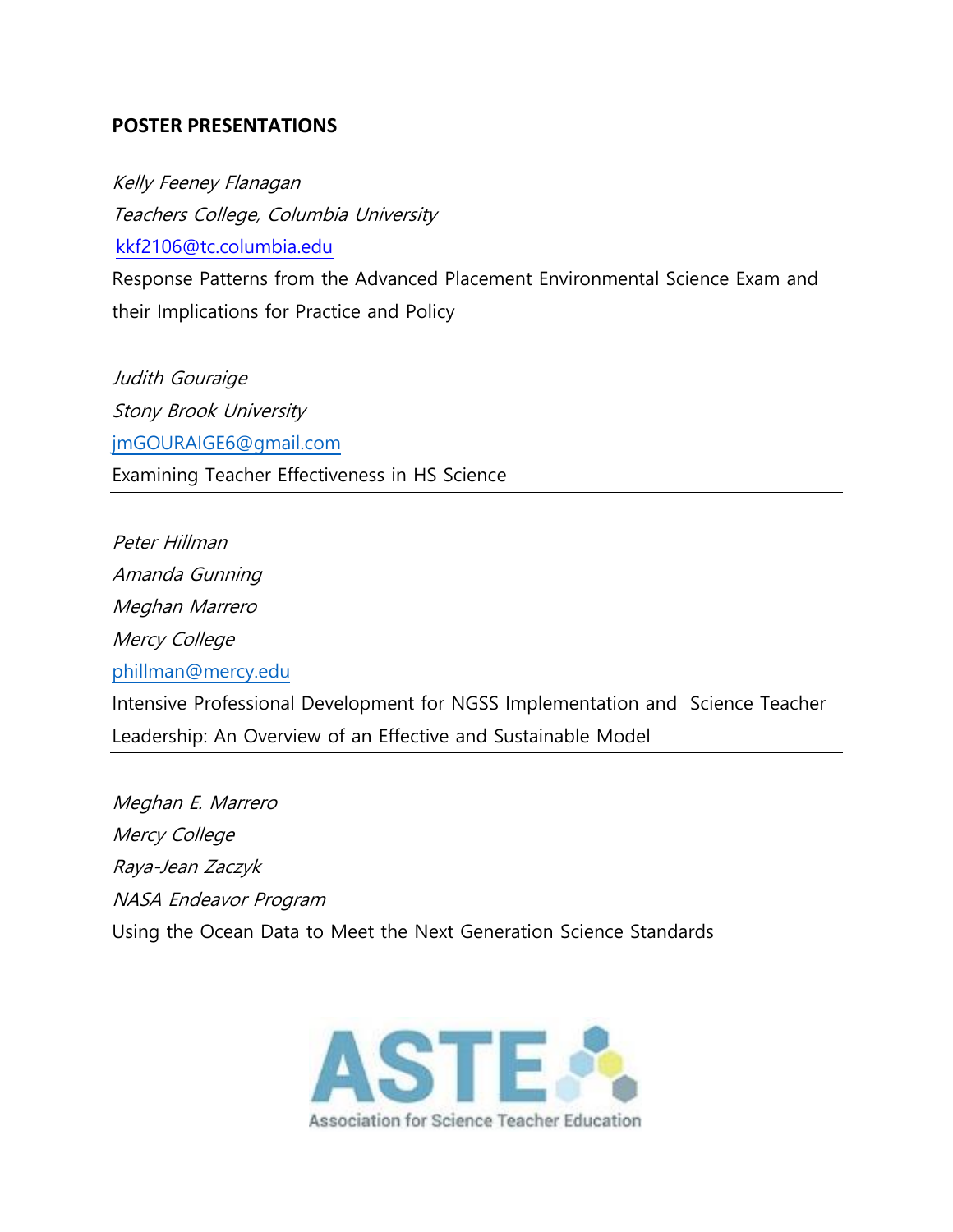Eleanor Williamson Urban Assembly School of Design and Construction [ellie.williamson@uasdc.org](mailto:ellie.williamson@uasdc.org)

Quantification of Synapse Number in Neurons with and without SNAP-25

Meghan E. Marrero Jennifer McCall Mercy College [mmarrero3@mercy.edu](mailto:mmarrero3@mercy.edu) Mercy College Intensive STEM Teacher Initiative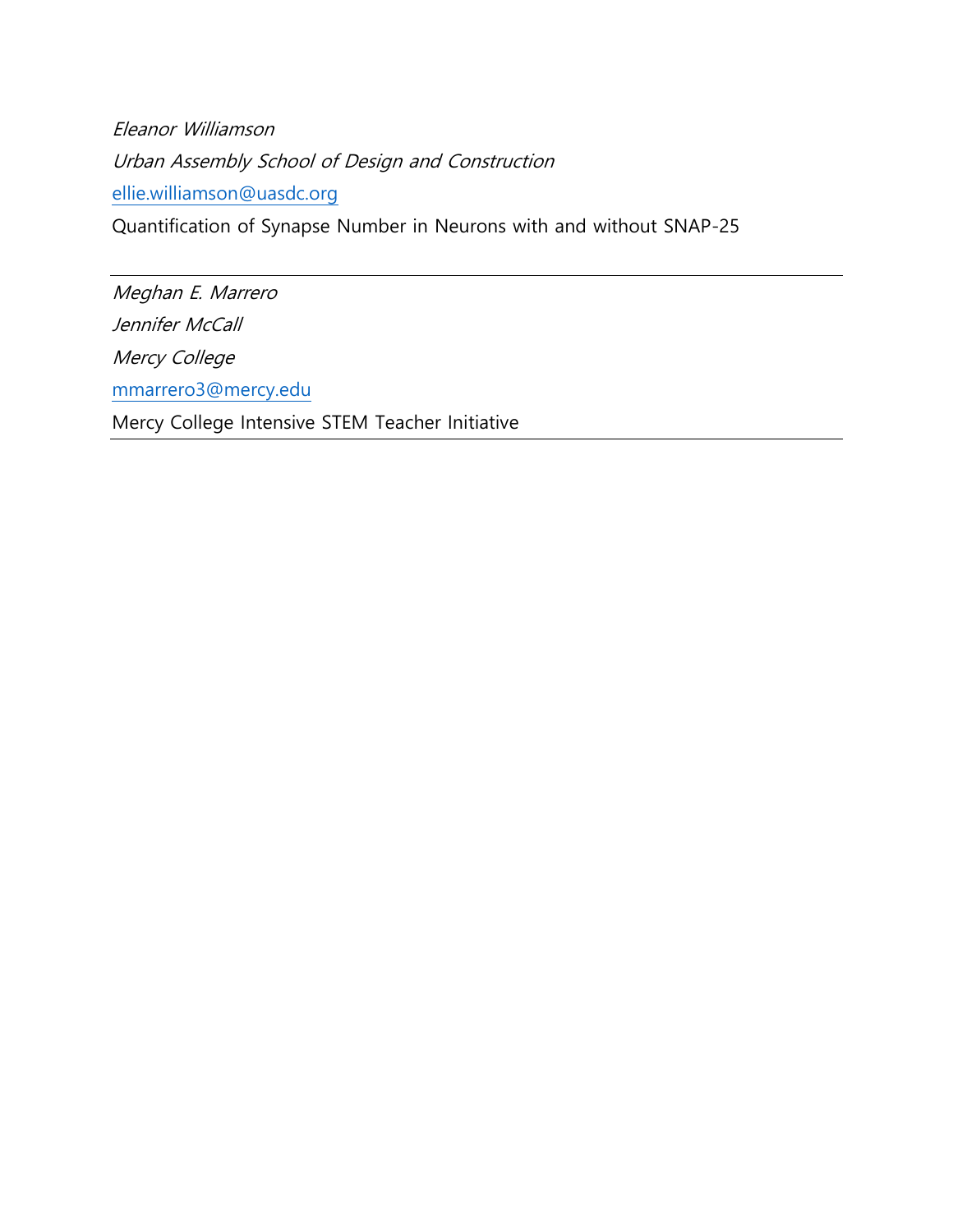## **Teachers College, Columbia University - Zankel Building**

# **8:30am – 9:00am Breakfast/Registration**

Outside of Room 412

### **9:00am-9:15am**

# **Welcome Remarks/Overview of the Day**

Jessica Riccio, NE-ASTE Regional Director Amanda Gunning, NE-ASTE Treasurer **Room** 408

#### **Session One: Workshops (60 minutes each)**

**9:15am - 10:15am**

Jennifer Passero

Biological Sciences Curriculum Study (BSCS)

[jepassero@gmail.com](mailto:jo32@columbia.edu) 

Argumentation as a scientific practice in the classroom

Room 404

Phillip Boda

Raghda Daftedar

Teachers College, Columbia University

[pab2148@tc.columbia.edu](mailto:pab2148@tc.columbia.edu)

Dissecting the dissertation process: From graduate students, for graduate students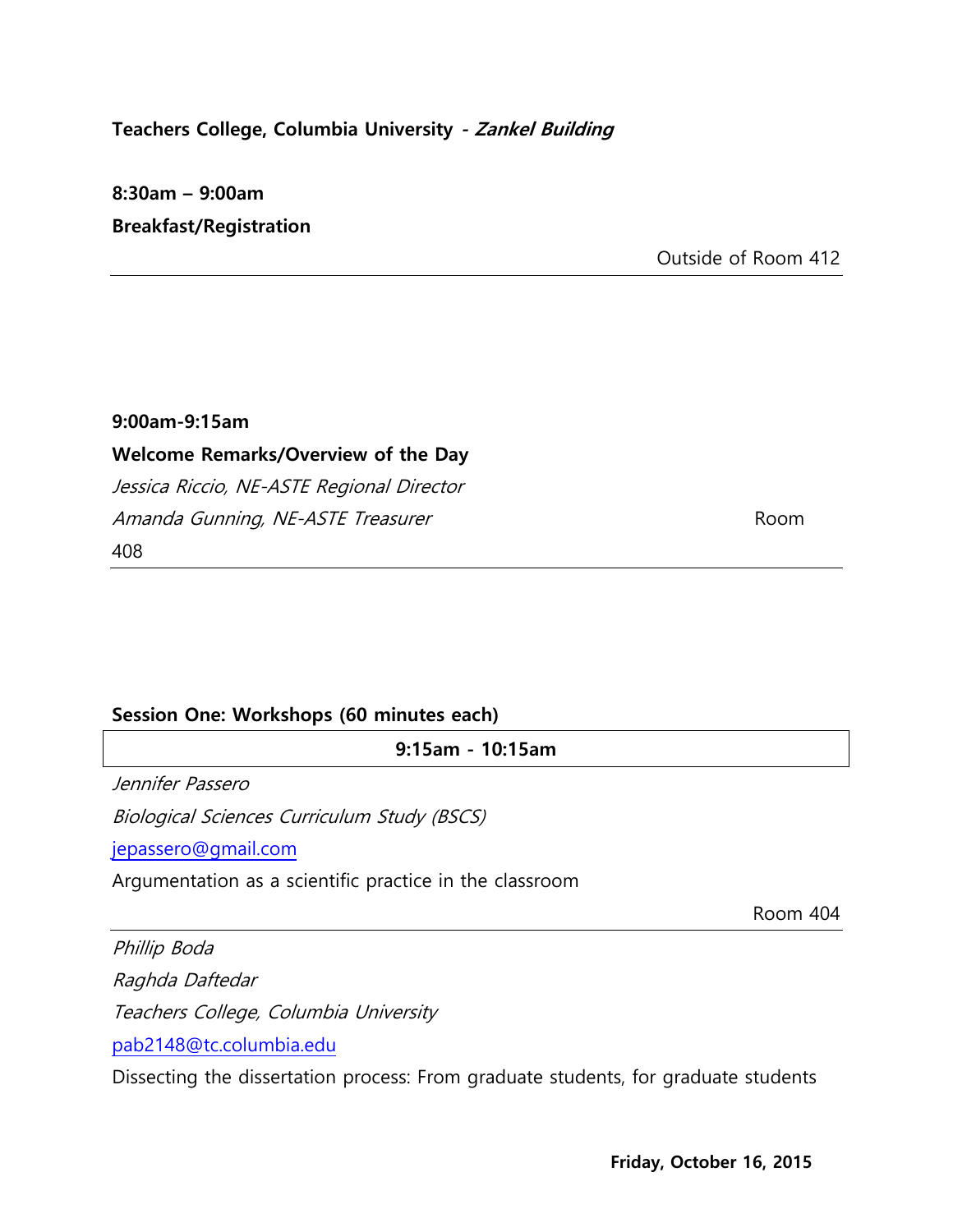Felicia M Mensah

Teachers College

[Fm2140@tc.columbia.edu](mailto:Fm2140@tc.columbia.edu)

An "engineered" elementary methods course

Room 414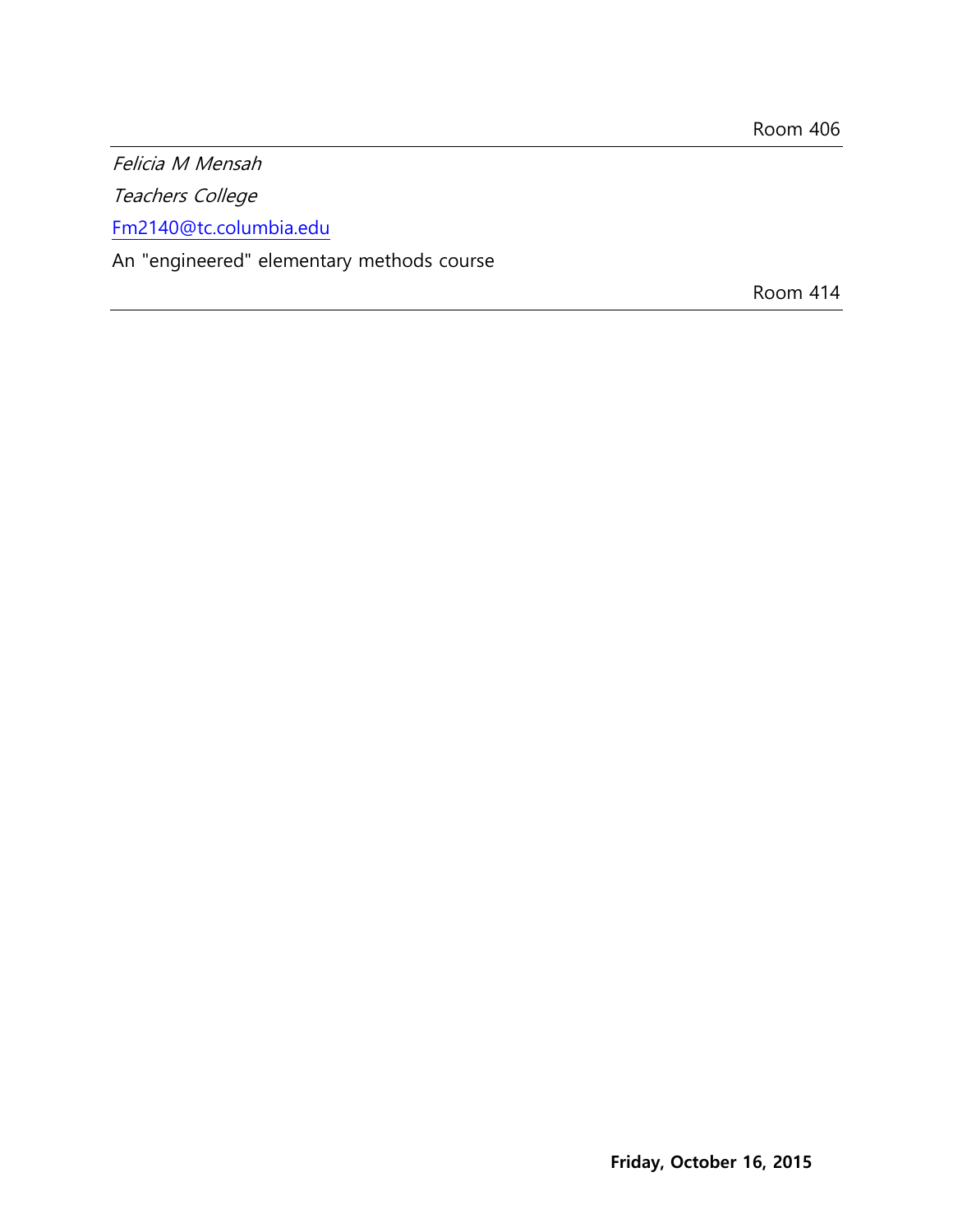### **Session Two: Presentations**

### **10:30am-12:00pm (20 minutes each)**

Room 404

Keith Sheppard Stony Brook University [keith.sheppard@stonybrook.edu](mailto:jo32@columbia.edu)

A brief history of science teacher certification in New York

Dennis M. Robbins Hunter College [drobb@hunter.cuny.edu](mailto:fm2140@tc.columbia.edu)

The accidental order: how the United States stumbled upon a national science curriculum

Room 406

Meghan Groome New York Academy of Sciences; Stephanie Wortel Stony Brook University Kristian Breton New York Academy of Sciences [mgroome@nyas.org](mailto:dec2142@columbia.edu) Applying the model of clinical experiences to improve teaching practices of scientists

Lisa Neesemann Teachers College, Columbia University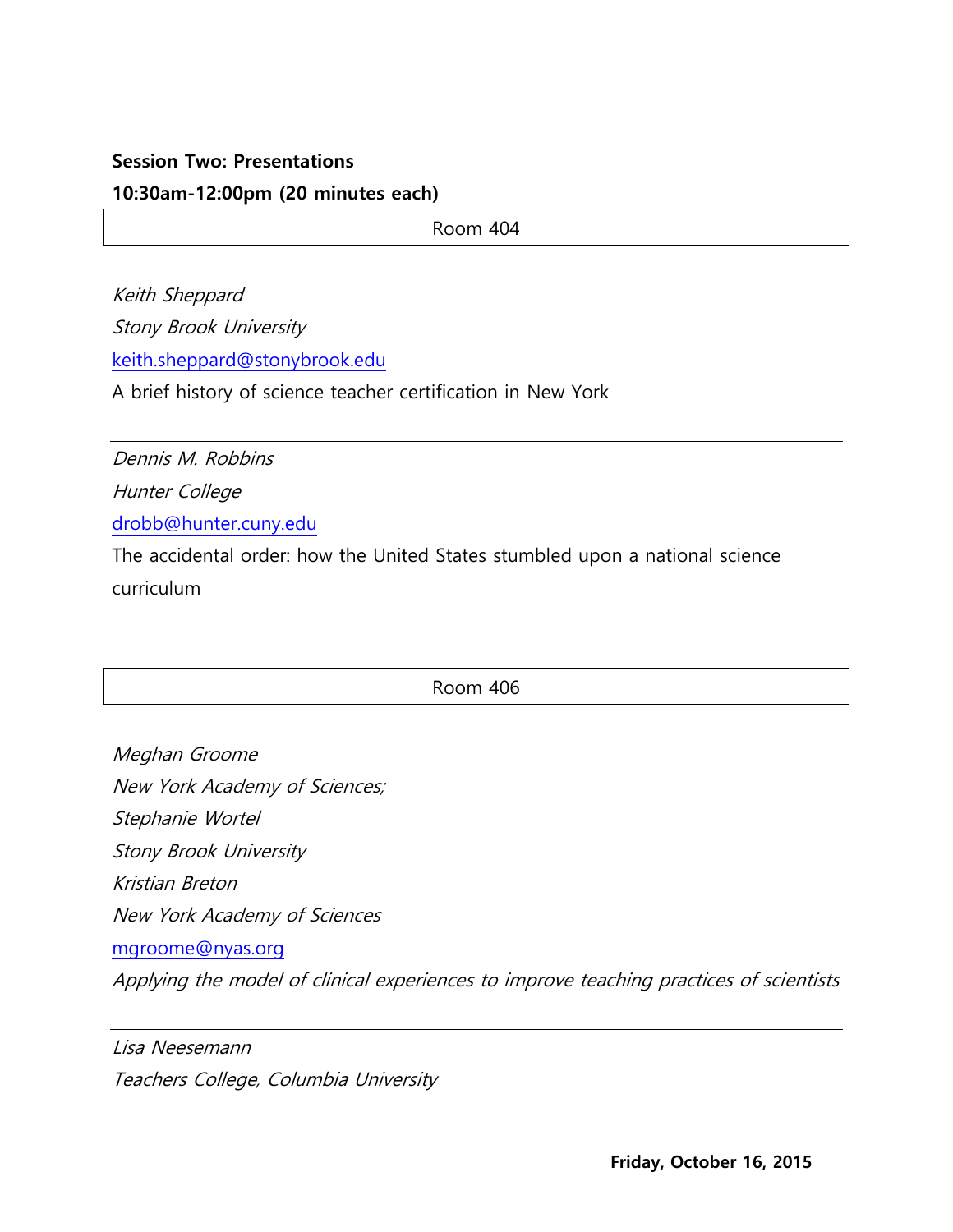## [lao2109@tc.columbia.edu](mailto:lao2109@tc.columbia.edu)

Peer mentoring as a means to support preservice science teachers

Linda Padwa

Stony Brook University

[Linda.Padwa@stonybrook.edu](mailto:angela.kelly@stonybrook.edu)

A study of chemistry teachers with primary vs. secondary certification

Eric Olson State University of New York - Oswego [eric.olson@oswego.edu](mailto:grl@umich.edu) Improving STEM student retention though multiple methods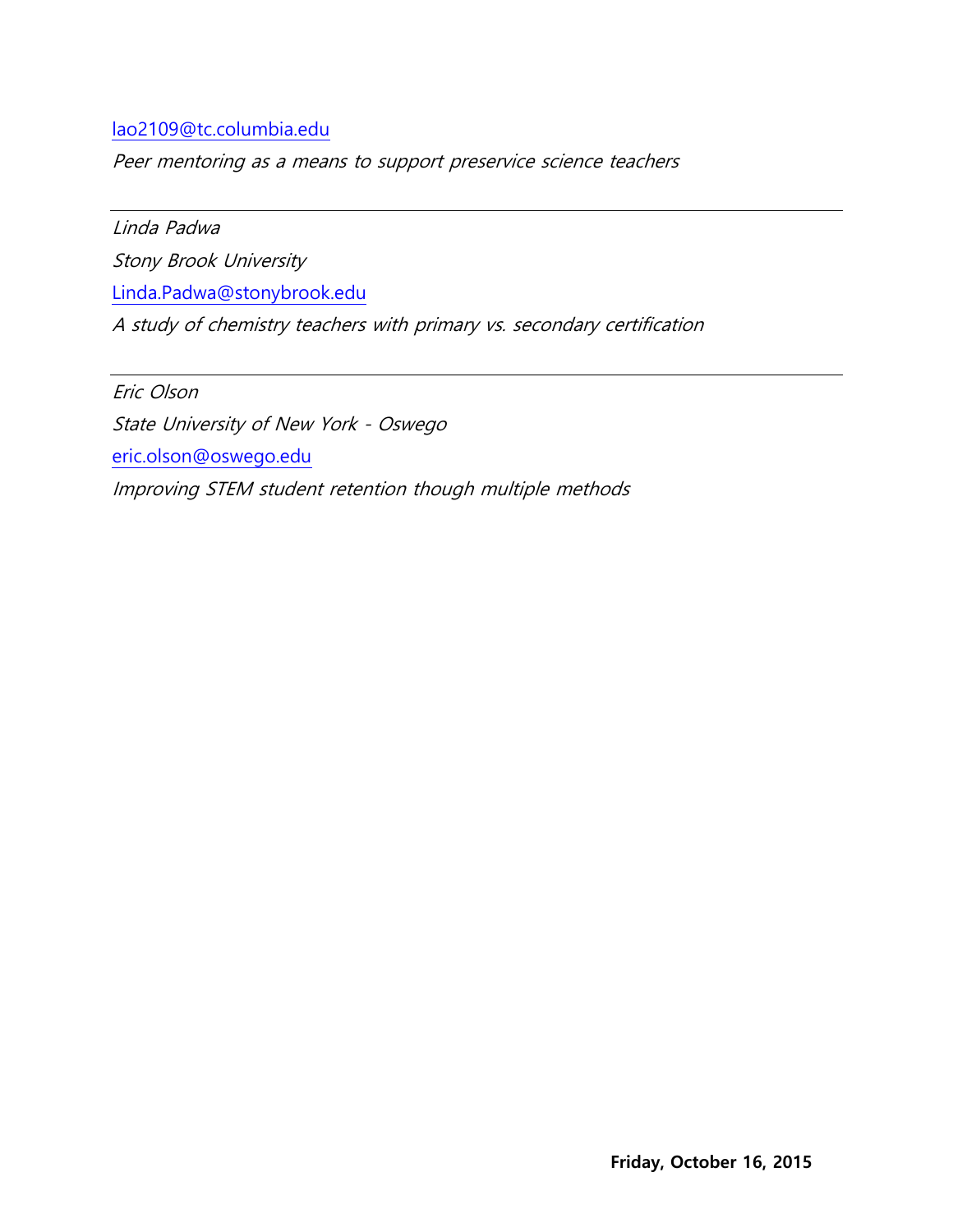#### Room 408

Phillip A. Boda Teachers College [pab2148@tc.columbia.edu](mailto:pab2148@tc.columbia.edu) Concepts, conceptions, and conceptual understandings: why does it matter?

Catherine L Quinlan NJ High School Science Teacher [clk8@tc.columbia.edu](mailto:clk8@tc.columbia.edu) A case study of three students' views of the nature of science and argumentation in a high school research program on asteroids

Room 414

Carol R. Rinke Ashley Mrozik Christiana Provenzano Marist College [Carol.Rinke@marist.edu](mailto:Carol.Rinke@marist.edu) Developing STEM teachers for elementary classrooms: structures, process, and outcomes

Eliza Bobek University of Massachusetts Lowell [Eliza\\_Bobek@uml.edu](mailto:angela.kelly@stonybrook.edu) Drawing to learn in STEM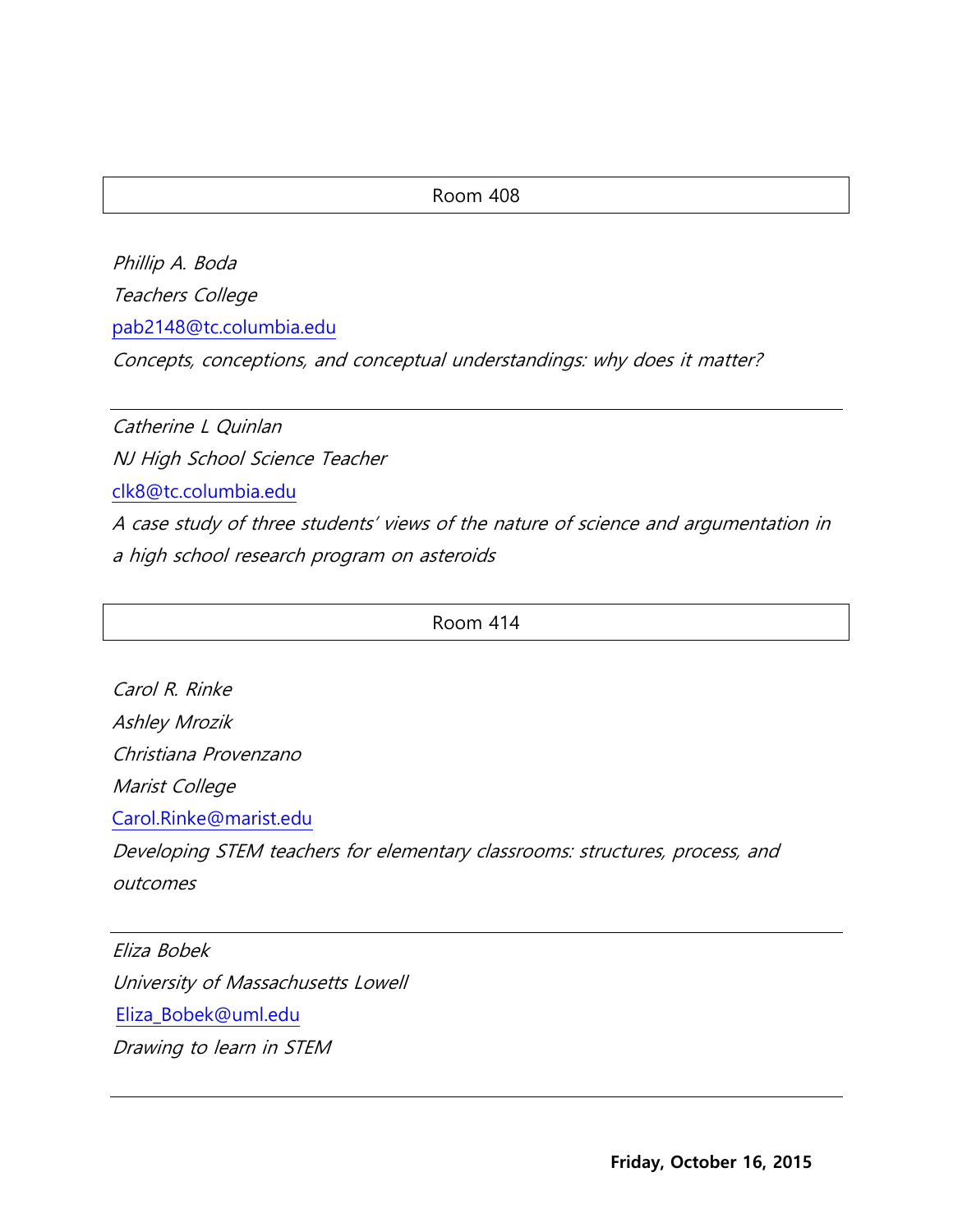Regina Toolin University of Vermont [Rtoolin@uvm.edu](mailto:Rtoolin@uvm.edu) The Vermont STEM collaborative: promoting partnerships and leadership in STEM education

## **Lunch Break**

## **Teachers College Cafeteria**

Ground Floor Grace Dodge Hall

## **12:00pm-1:00pm**

\*Please remember to bring your lunch voucher given to you at check-in.

## **Session Three: Workshops and Presentations 1:00-3:45pm**

## **WORKSHOPS 1:00-2:00**

Room 404

Donghong Sun,

Mark Schober

Fernand Brunschwig

STEMteachers NYC

[dsunchem@gmail.com](mailto:dsunchem@gmail.com)

Modeling instruction: A guided-inquiry approach to middle and high school science curricula

Room 406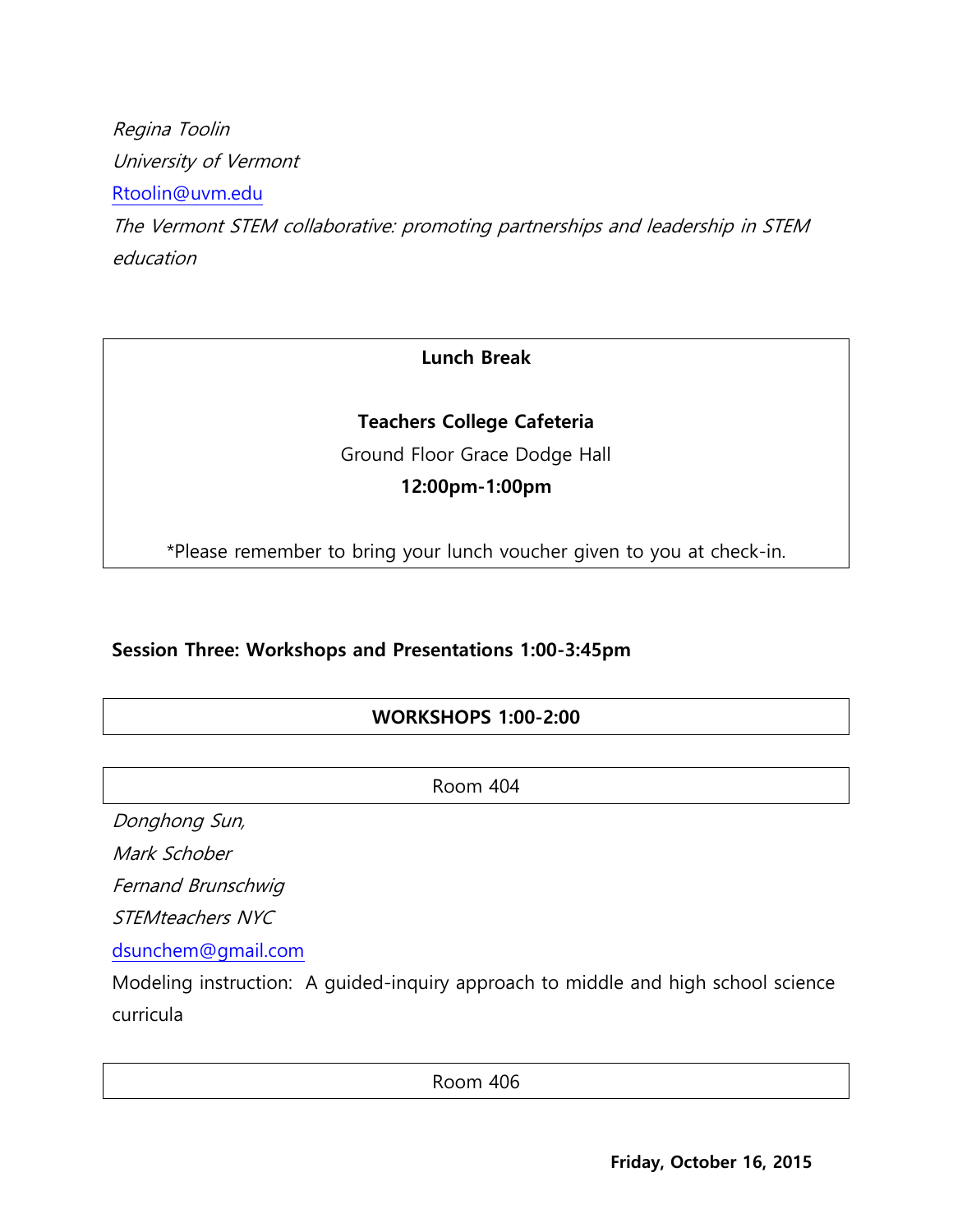Gioya De Souza- Fennelly Columbia University Graduate Teachers College [gd2409@tc.columbia.edu](mailto:gd2409@tc.columbia.edu) Hyun Davidson, NYC DOE& Marco Machado Teachers College Layered Curriculum-Differentiated Teaching and Learning.

Room 408

Karen Woodruff U.S. Satellite Laboratory kwoodruff@us-satellite.net Elliza Bobek Glen Schuster Methods and Outcomes: STEMifying the K-5 Classroom

Room 414

Margaret Conover Stony Brook University [margaret.conover@gmail.com](mailto:margaret.conover@gmail.com) Caren Gough Stony Brook University

Seed Biology Misconceptions

## **PRESENTATIONS 2:00-3:45**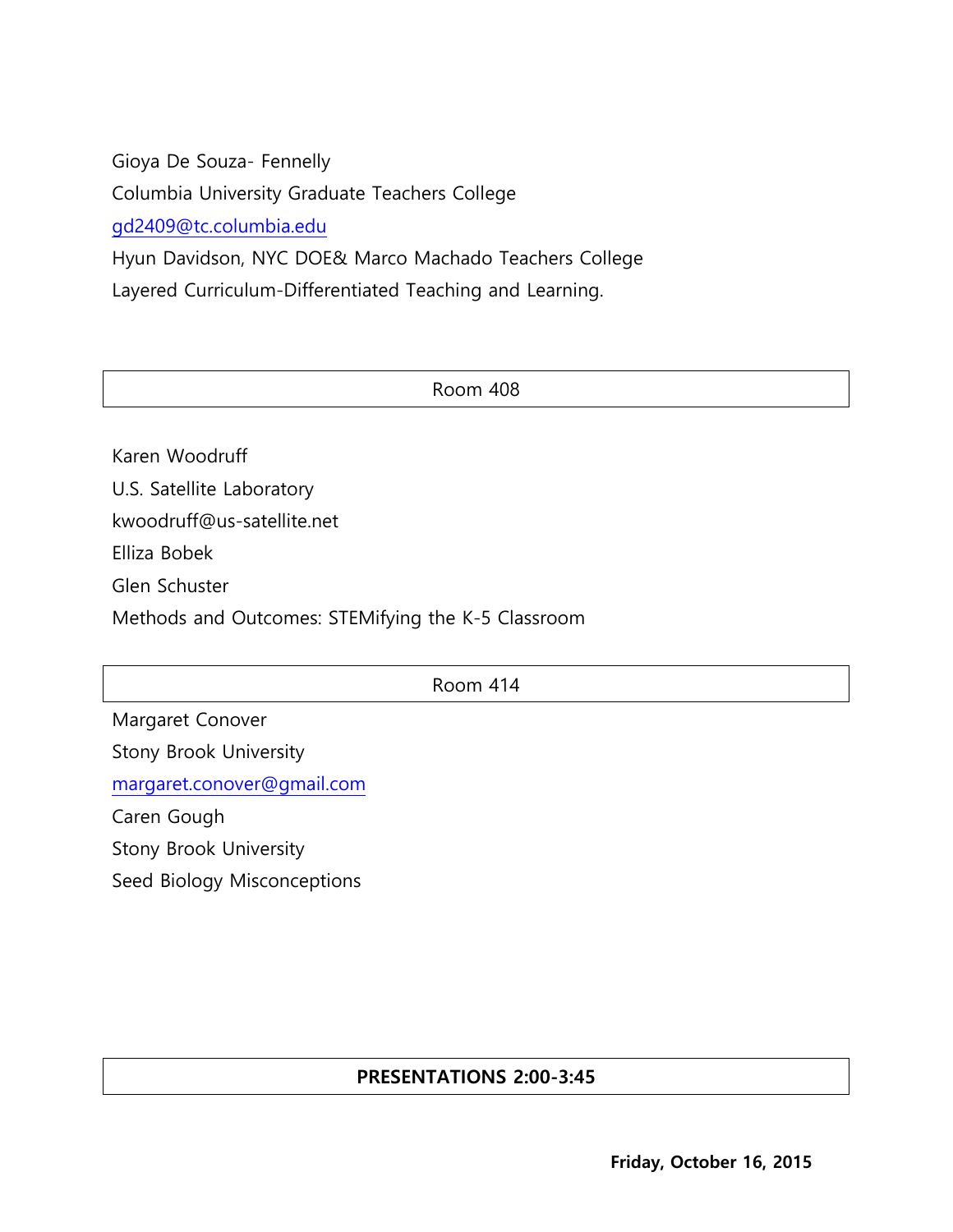## **20 minutes each**

Room 406

Jason Wu

Teachers College, Columbia University

[jasonwu@columbia.edu](mailto:dec2142@columbia.edu) 

Exploring the relationship between native language use and science learning

Yi Li & Philip Boda Teachers College, Columbia University [yl2857@tc.columbia.edu](mailto:yl2857@tc.columbia.edu)

Multicultural modeling- Combining reality pedagogy and modeling instruction

Jared Fox Washington Heights Expeditionary Learning School [j.fox@wheelsnyc.org](mailto:j.fox@wheelsnyc.org)

Utilizing learning expeditions and case studies in the science classroom

Gifty Asamani Teachers College, Columbia University [gaa13@tc.columbia.edu](mailto:grl@umich.edu) African immigrant experience in and with science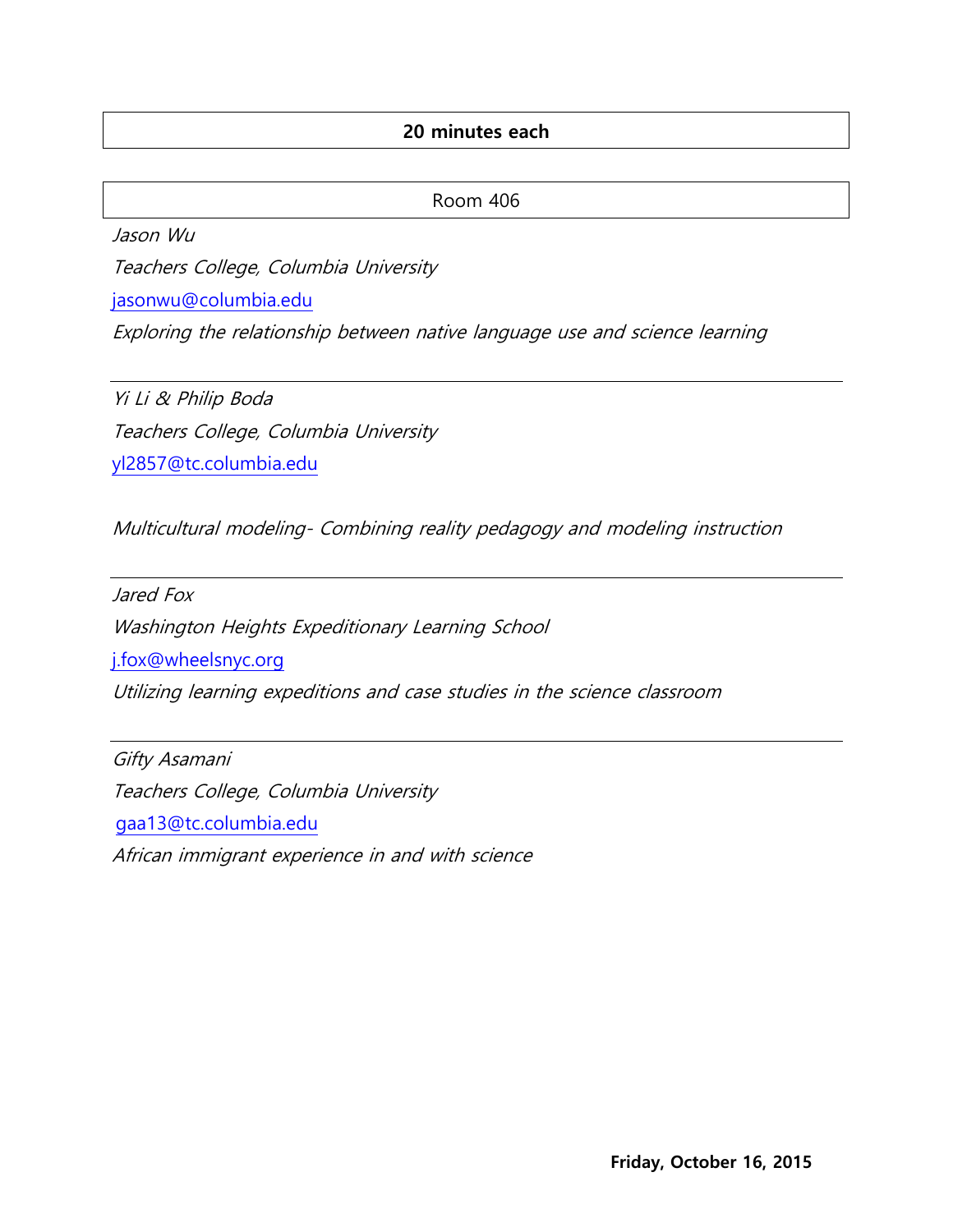#### Room 408

Randell Barclay Concordia University Chicago Dennis Robbins Hunter College [randell.barclay@gmail.com](mailto:pab2148@tc.columbia.edu) The laboratory: Why do we do them?

Roya Heydari Teachers College, Columbia University [rrh2123@tc.columbia.edu](mailto:rrh2123@tc.columbia.edu) How I survived my first year teaching: Tips for a new teacher

Clement V. Gomes Teachers College, Columbia University [cvg2101@tc.columbia.edu](mailto:cvg2101@tc.columbia.edu)

Time, energy, and motivation: utilizing technology to ease science understanding for students with learning differences

Sheila Borges Teachers College, Columbia University [sib2110@tc.columbia.edu](mailto:sib2110@tc.columbia.edu) The importance of trust in building a good teacher-student relationship: lessons learned from an urban science classroom

Room 414

Nick Stroud Massachusetts College of Liberal Art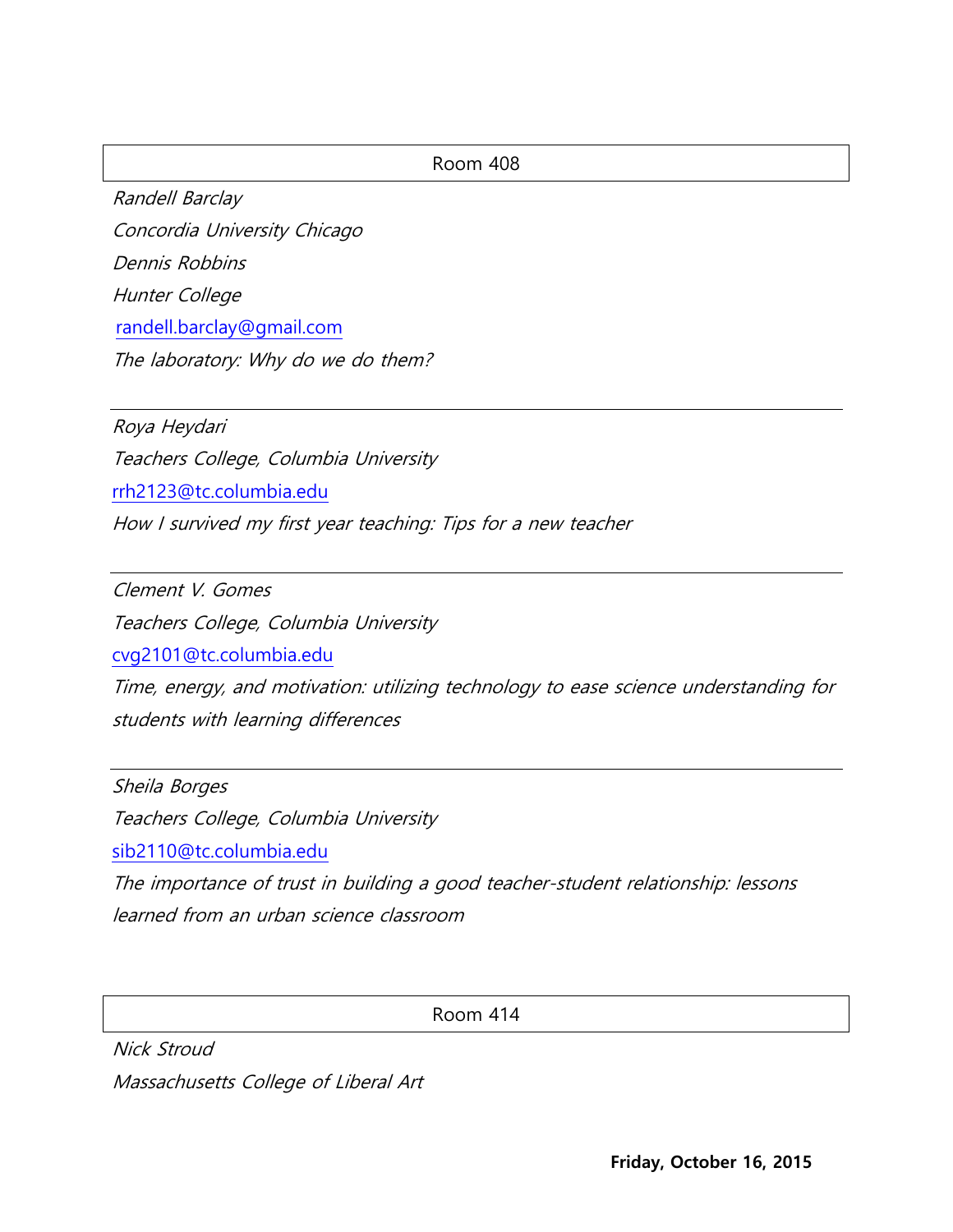### [n.stroud@mcla.edu](mailto:n.stroud@mcla.edu)

Recruiting students into science teaching through teaching science

Peter Hillman Amanda M. Gunning Meghan E. Marrero Mercy College [phillman@mercy.edu](mailto:darcy.ronan@gmail.com) Vertically articulated professional learning communities: developing collaboration and practice in a K-12 science teacher professional development program.